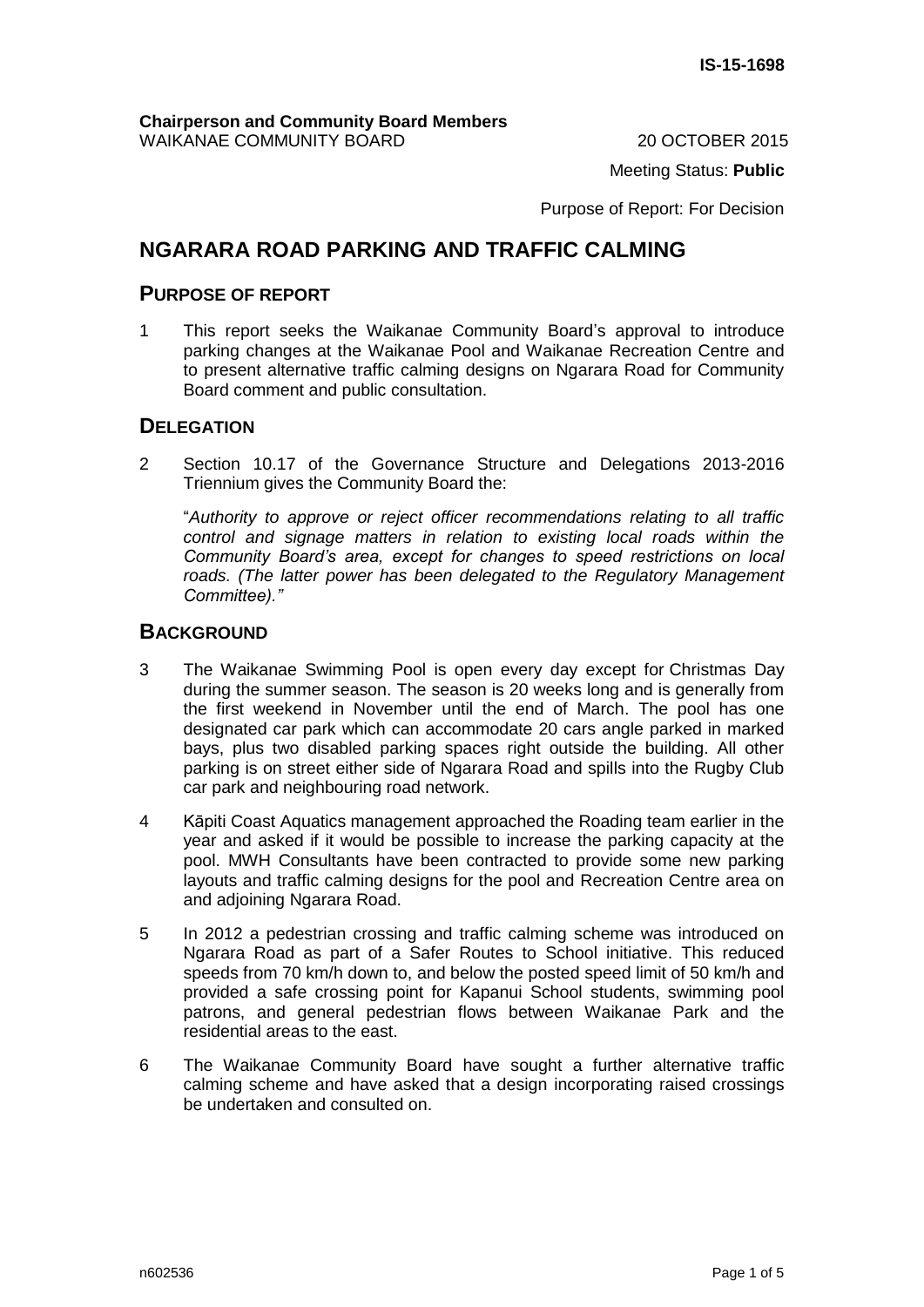# **ISSUES AND OPTIONS**

## Parking

- 7 Ngarara Road to the north of the pool is approximately 15 metres wide and has parallel parking on each side with 4.0 metre wide through lanes. By changing the section of parking on the western side of the road to angle parking, an additional 10 spaces can be created. This also involves some minor realignment of the road centreline and edge lines to pull the through lanes over slightly to the east. The through lanes width is reduced from 4 metres to 3.3 metres which is still suitably wide for all traffic.
- 8 The Waikanae Recreation Centre Incorporated lease reserve land from Kāpiti Coast District Council which contains the club rooms and squash courts for the Waikanae Rugby Football Club and Waikanae Squash Club. The car park is not part of this lease and currently has no formal painted parking layout. This leads to a random and often wasteful use of the area. By introducing marked parking bays parking numbers can be maximised and specific disabled parking spaces can be created. An additional four spaces can also be gained by removing a large tree stump from the north-eastern edge of the car park and realigning the kerb.
- 9 The proposed site layout is shown on the plan in Appendix 1. This illustrates the parking changes on Ngarara Road and in the Recreation Centre parking area.
- 10 The parking alterations are straightforward line marking changes with only minor civil engineering works. Ideally they need to be completed during October in time for the summer opening of the swimming pool.

# Alternative Traffic Calming

- 11 Ngarara Road is classified as a secondary arterial in the current District Plan, it has a speed limit of 50 km/h and carries in excess of a 1000 vehicles per day. It is on the bus route between Waikanae Railway Station and Waikanae Beach with half hourly buses in each direction stopping at the bus stops adjacent to the pool. Traffic levels on Ngarara Road are predicted to increase once the Expressway opens as it becomes a desirable route from the Te Moana Road junction to the town centre and northern suburban areas in Waikanae.
- 12 The Expressway Alliance have a resource consent for construction traffic along Ngarara Road. This allows for up to 50 two-way trips per day of heavy construction traffic moving equipment and materials which can not be moved along their internal haul roads.
- 13 Any changes to traffic calming in this area should be delayed until the Expressway works are completed at the northern end of Ngarara Road and ideally would be undertaken during the winter months when the pool was closed.
- 14 Crash statistics have been obtained from the New Zealand Transport Agency's (NZTA) Crash Analysis System (CAS) for the period 2009 to mid-2015. This is a database that records and allows analysis of crash information recorded by the New Zealand Police. There are two recorded crashes on Ngarara Road in the zone between the Rugby Club and the intersection with Park Avenue. Both of these were attributed to alcohol impaired drivers. These accidents occurred in 2009 and 2012 and there have been no other recorded crashes since that time.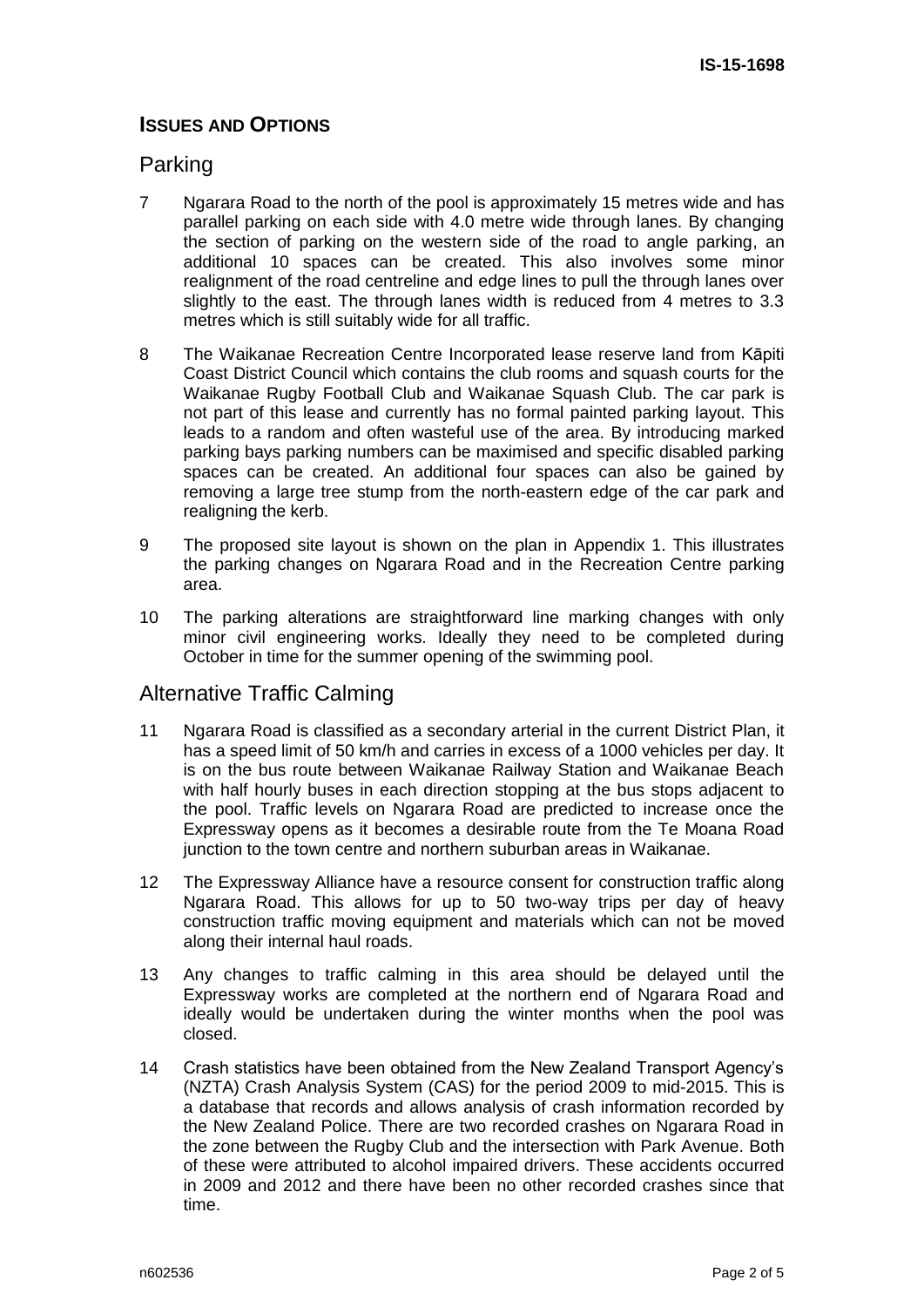- 15 The current traffic calming method employed in Ngarara Road is a series of "speed cushions" in three locations between Park Avenue and Belvedere Avenue. They each consist of three pre-formed rubber cushions narrow enough for vehicles to pass over them with negligible effect. In order to negotiate the cushions, drivers need to correctly align their vehicles with the devices, encouraging a reduction in their speed. The cushions are placed in such a way to allow ambulances, buses, and heavy trucks to drive over them without any contact. These devices are used internationally to encourage lower vehicle speeds without punishing drivers complying with the posted speed limit or making bus journeys uncomfortable for the passengers and driver. This method of traffic calming does not compromise cycle safety, as the cushions are placed a sufficient distance from the channel to allow cyclists to pass by them without hindrance.
- 16 The current speed cushions are still performing a traffic calming function effectively.
- 17 The following traffic calming alternatives were also considered for Ngarara Road prior to the speed cushions being installed:
	- Kerb build-outs
	- Chicanes
	- Road narrowing
	- Speed bumps (Watts profile or similar)
	- Additional signage and road markings
- 18 These were all dismissed as inappropriate for Ngarara Road due to the likelihood of them being less effective than the rubber speed cushions, more expensive and creating a potential issue for cyclists; the reduced road width forcing them closer to motor vehicles.
- 19 Raised crossings and speed tables were not specifically considered for this secondary arterial route at the time but they are similar to the Watts profile speed bumps and the following disadvantages will also apply:
	- Permanent traffic calming features which are expensive to adjust.
	- Designed for 30kph environments and not 50kph.
	- Penalises drivers that would obey the speed limit by making the route overly torturous.
	- Creates an obstruction for cyclists.
- 20 A draft design for a Traffic Calming scheme in the vicinity of the pool is shown on the plan in Appendix 1. It consists of a raised zebra (pedestrian) crossing at the existing zebra crossing site and two raised tables to the north. One at or near the pool entrance and the other at the southern entrance to the Rugby Club car park. Two sets of speed cushions would be removed and some threshold signs installed on each approach to the traffic calmed area.

#### **CONSIDERATIONS**

#### Policy considerations

21 There are no policy implications in relation to the recommendation.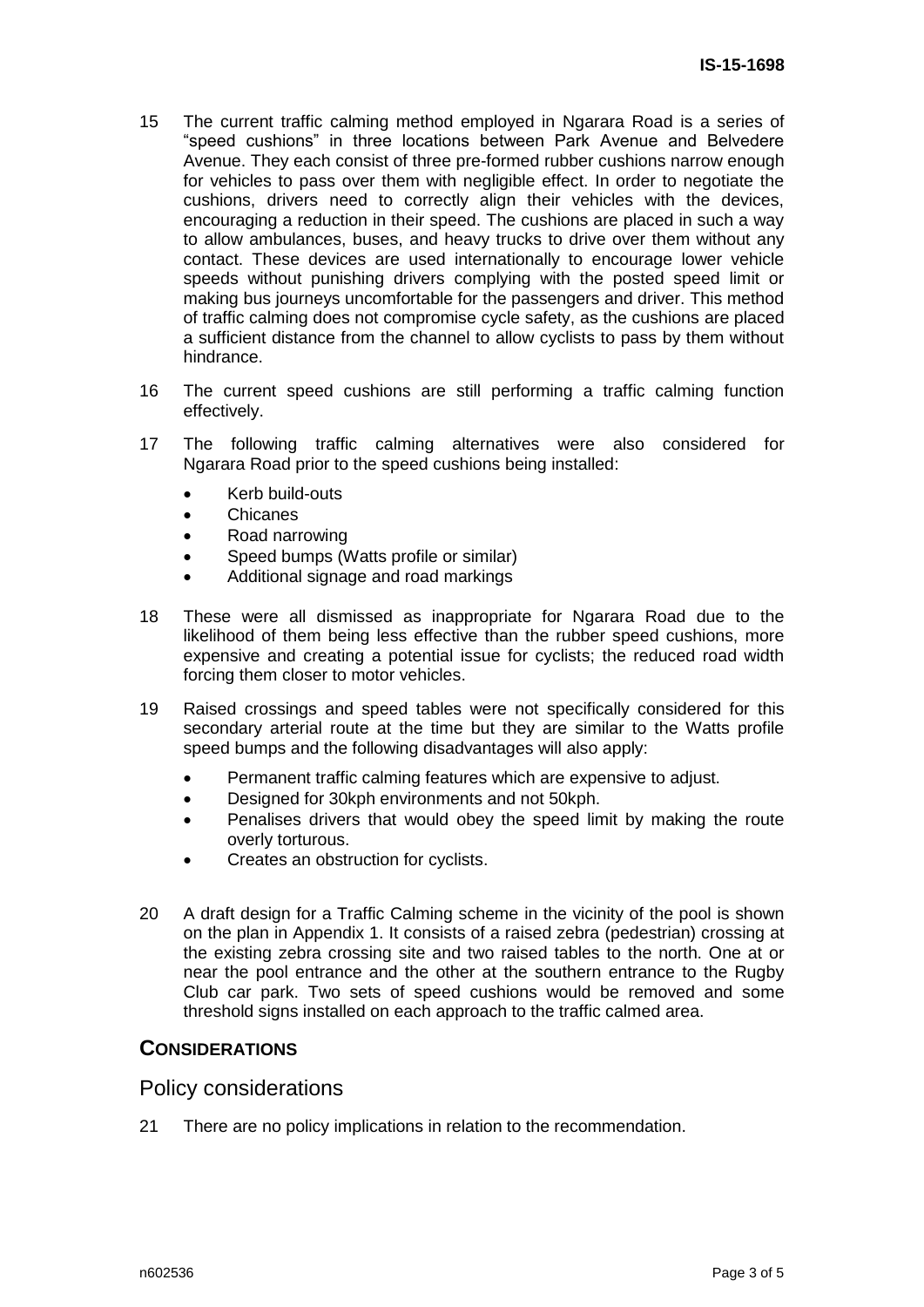## Legal considerations

22 There are no legal considerations other than ensuring any new signs or roadmarkings are manufactured and installed in accordance with New Zealand Transport Agency (NZTA) guidelines and New Zealand parking standards).

## Financial considerations

23 The cost of the proposed line marking, signage, and civil works is in the order of \$95,000 and can be accommodated in the 2015/2016 Minor Improvement budget.

## Tāngata whenua considerations

24 There are no issues relating to Tāngata Whenua for consideration.

## **SIGNIFICANCE AND ENGAGEMENT**

## Degree of significance

25 This matter has a low level of significance under Council policy.

## Consultation already undertaken

- 26 The Waikanae Community Boards has been in consultation on the Ngarara Road traffic calming scheme since its installation in 2012.
- 27 Council Officers have met with a representative of the Waikanae Recreation Centre and he was happy with proposals to mark out the car parking area.

## Engagement planning

- 28 The engagement plan will focus on consultation on Council's traffic calming proposal with the local community.
- 29 The process for the engagement planning will involve the community giving feedback on the preliminary MWH designs*.*

#### **Publicity**

30 A media release should be made to advertise the planned changes to the wider community and give the public, bus companies, and emergency services prior warning of any civil engineering works in the vicinity.

# **RECOMMENDATIONS**

#### Parking

- 31 That the Waikanae Community Board approves the following changes as shown in Appendix 1 to Report IS-15-1698:
	- (a) The remarking of parking bays on Ngarara Road from parallel to angle parking.
	- (b) The marking of parking bays in the Waikanae Recreation Centre car park to formalise parking arrangements and increase the capacity of the car park.